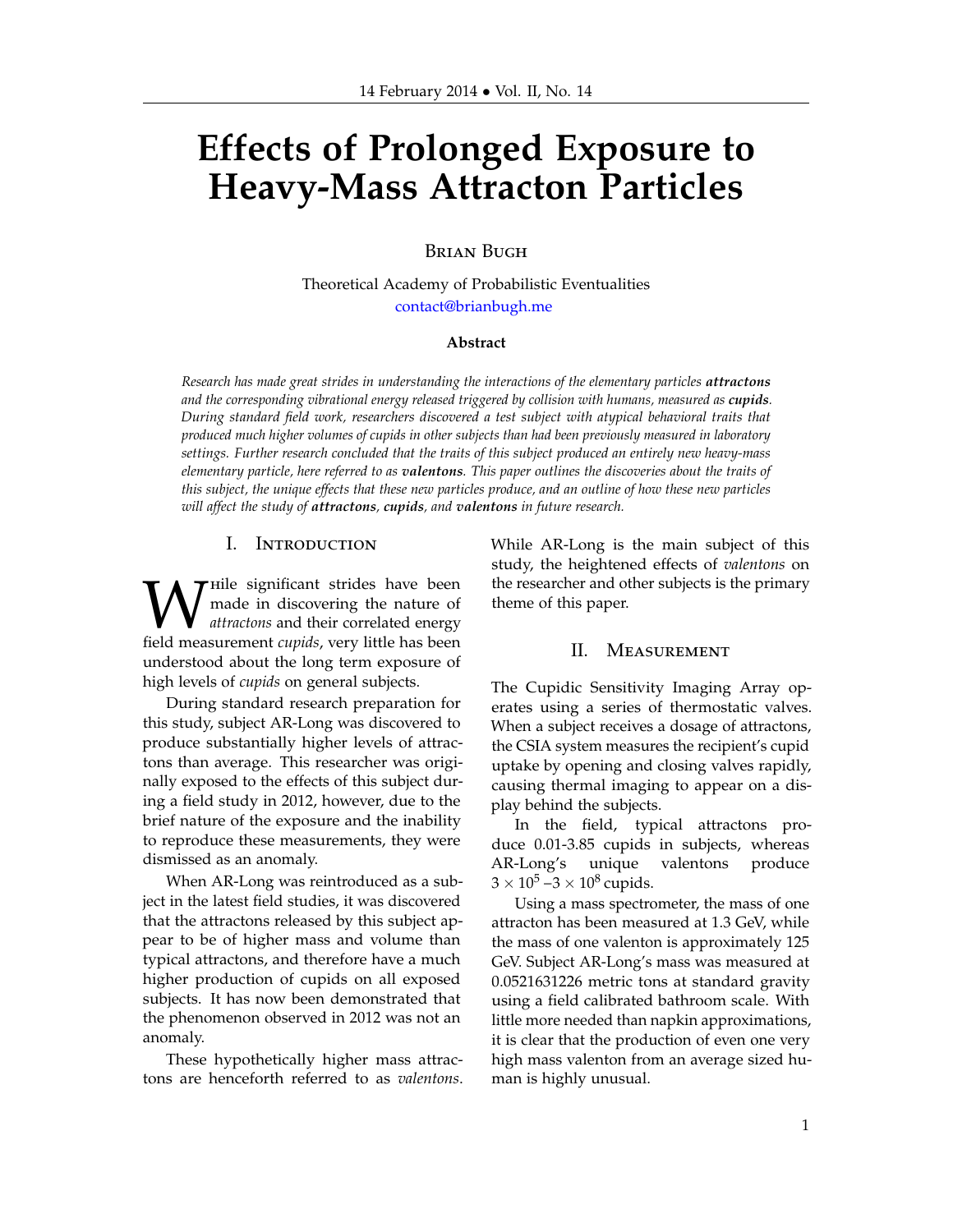Using a combination of the modified CSIA and atomic force microscopy, we produced the first human-visible image of valentons, shown here:



**Figure 1:** *Valentons measured by the CSIA, captured with atomic force microscopy*[1](#page-1-0)

## III. BEHAVIORAL TRAITS

The subject AR-Long displays traits highly adapted to producing these higher mass attractons.

- interest in and understanding of theoretical knowledge disciplines well outside of normative intelligence quotients
- heightened willingness to expose emotional states typically considered to cause FACS 1C+2C+4B+5D+20B+26B in most other subjects
- courageous yet thoughtful approach to new situations that may be dangerous or threatening to the subject's ego or emotional stability
- physical phenotype traits traditionally considered by all genders to be highly

attractive as selection methods for sexual proclivity, including what many subjects referred to in surveys as "a really great ass."

- fluid and graceful range of motion during standard physical activities, in correlation with the beats per minute of ambient music
- above-average desirability metric for this researcher's continued observation and regularly scheduled interactions, referred to as "dates" for the duration of this study

This is a long list, but it is by no means complete. Each time AR-Long is observed, valuable new traits are discovered, which is proportionally correlated to an increased production of cupids in nearby subjects.

## IV. Safety Measures

Extensive safety measures were put into place preserve research objectivity and safety of all subjects during exposure. $<sup>2</sup>$  $<sup>2</sup>$  $<sup>2</sup>$ </sup>

While no significant danger has been observed as a result of exposure to this subject's specialized traits, the subject will continue to be studied for long-term side effects by this researcher. Should any additional traits be exposed, this researcher will report them in future papers.

## V. Exposure

In order to test the effects these behavioral traits have on others, multiple subjects were exposed to AR-Long for periods of time ranging from three minutes to three months.

All subjects exposed to AR-Long for any time period reported the following symptoms:

- light-headedness
- high blood pressure
- distractability

<span id="page-1-1"></span><span id="page-1-0"></span><sup>&</sup>lt;sup>1</sup>Image source: YellowEleven, [My Heart Under a Microscope](http://yelloweleven.deviantart.com/art/My-Heart-Under-A-Microscope-112828974)

<sup>&</sup>lt;sup>2</sup>Despite these safety measures, the author has had long-term exposure to AR-Long, which produced a significantly higher than average dosage of cupids. It is the author's opinion that this exposure does not affect the objectivity of this study.

<span id="page-1-2"></span> $3$ The effect on the diets of subjects were noted as outliers and will be discussed in a future study.